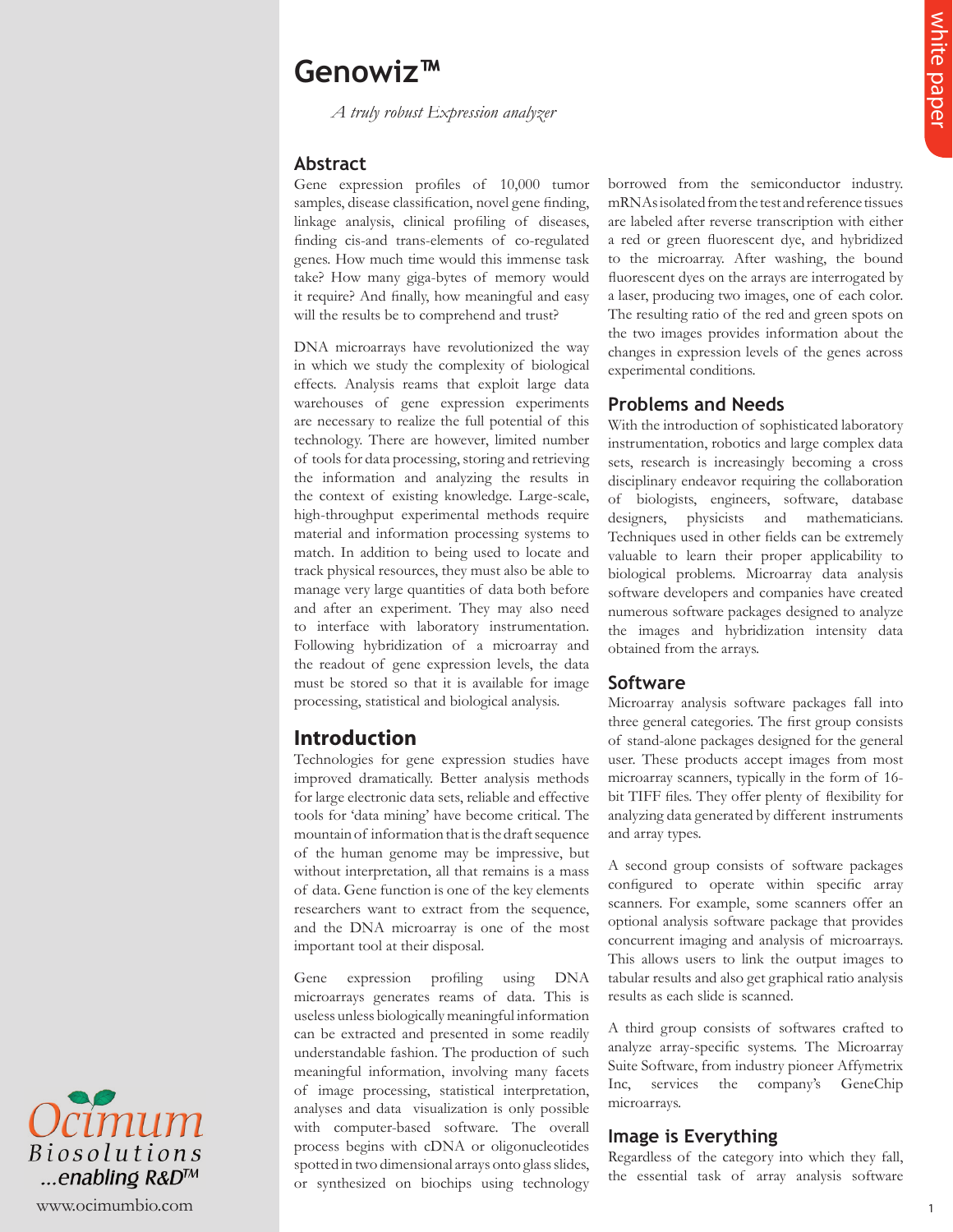packages is image analysis. Indeed, the primary goal is to measure the intensity of the arrayed spots and then convert those intensity values into quantified expression data. While this may appear straight forward, numerous problems can lead to questionable results. The initial issue is the assignment of a grid or template to define the spot locations from which the data will be captured. If not performed carefully, some arrays exhibit positional distortions, hybridization values can be assigned to the wrong spot which may result in error as only part of a spot has been examined. Spot irregularities stemming from the array fabrication process and bright or dark regions within specific spots caused by detritus also complicate the image analysis process.

Most software packages that carry out image analysis include an automatic alignment process that requires little, if any of user intervention. These alignment programs automatically apply a grid to the array and then extract hybridization values. Some packages, graphically flag spots as good, bad, or absent and then export these flags with all other numerical data. Still other algorithms successfully accommodate irregularly shaped spots as well as assign spot boundaries.

Background determination can also present problems, particularly when signal intensities are low, but software designers have developed various methods to determine background values. One of the most common methods involves the measurement of signals around each spot. This value is then subtracted before any ratio calculations are performed. Other approaches include subtracting a standard background value or determining background from specific areas on the array.

### **Spot Check**

After an array of hybridization values has been gleaned from the image analysis software, hybridization ratios are calculated. Traditionally, a two-fold change in the ratio of a spot is accepted as the indication of up-or down regulation of a gene. Tabular representations of the results (often in tab delimited forms for export into spreadsheet and word processing software), ratio histograms, and scatter plots are common visualizations of the data.

As important as these results are, they hold little meaning if the underlying hybridization values are of poor quality. How can one determine if the expression changes are indeed statistically significant and thus worthy of additional study? Much of the product literature mentions statistical testing or rigid Quality Control testing of the images before data analysis. For example, softwares examine measurements such as diameter, circularity, pixel area, spot uniformity,

and deviation from nominal position to determine confidence factors and a resulting pass/fail report for each spot. Similarly, some others have developed methods to place statistical confidence on the gene expression levels. Still others employ statistical methods such as analysis of variance (ANOVA), and scientists can eliminate false positives from over-expressed genes based on the statistical confidence measure selected.

## **Data Mining**

With the hybridization data analyzed, the next goal is to search the data and arrange genes according to similarities or dissimilarities in their patterns of expression or identify functions for uncharacterized genes. This job is not trivial when thousands of genes are involved across several months of data collection.

The discovery of patterns in gene expression falls under the realm of data mining. For microarrays, data mining methods are derived from mathematical techniques known collectively as clustering. These multivariate statistical methods have become the essential tools for the elucidation of gene expression patterns in microarray data.

probability is the paper of the control of exactle and the state of the control of the state of the control of the control of the state of the control of the control of the state of the control of the control of the contr Data mining typically uses three types of clustering techniques. Hierarchical clustering is a common approach whereby data sets are split into classes and then subclasses, eventually forming a hierarchy displayed as a dendrogram. This technique has proved valuable in microarray data analysis. K-Means, a non hierarchical clustering method, repeatedly examines the data to create and refine clusters in order to maximize the significance of the intergroup distance. The third method, called Self Organizing Maps (SOMs), is a variation of the K-Means methodology. SOMs are a subfield of neural networks, a system of algorithms developed to explain how parts of the brain might self-organize into precise structures. Another useful data mining method, principal component analysis (PCA), is a "data reduction" technique used to identity uniquely expressing genes. PCA replaces a large number of variables with a smaller number,with little loss of information.

## **Visualization**

Presenting all of this gene expression data in visual form, however, creates challenges to which software designers are finding colorful solutions. In addition to the typical dendrograms and red and green color block charts used by many data mining packages to depict cluster analysis results, some softwares use a unique 3-D plot with peaks and valleys to depict up and down regulated genes. They also include a 3-D scatter plot presentation of principal component analysis results, and mean, line, and bar charts for individual groups

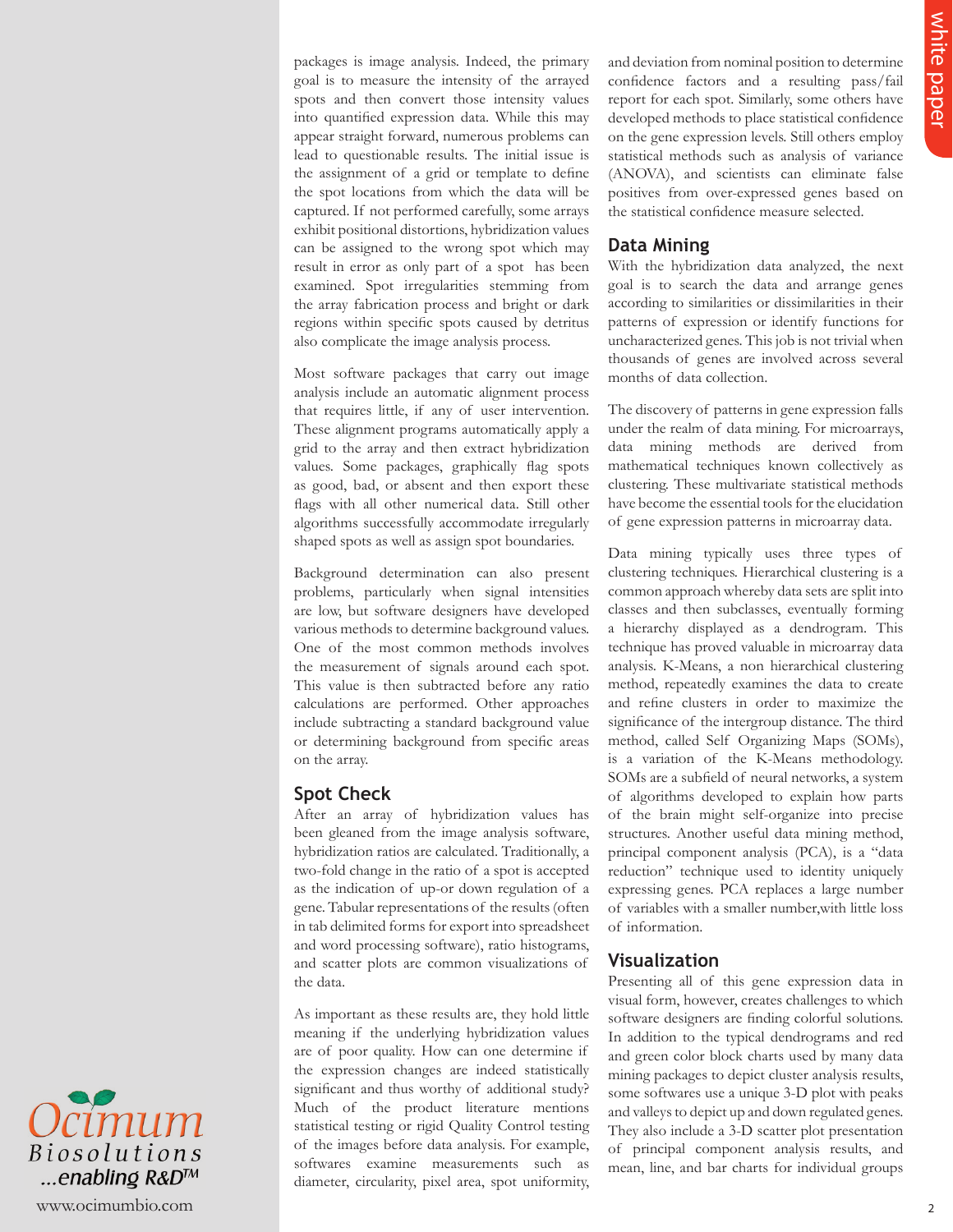of profiles. The graphics are very flexible and user friendly, and can be readily exported for report generation. With this same intuitive graphical environment, users can examine genotype and frequency distributions, and explore genotype phenotype associations.

#### **Integration with Other Databases**

Successful interpretation will rely on integrating experimental data with external information resources. Even more desirable would be a program that would be capable of suggesting possible explanations or hypotheses implied by the ensemble of information assembled by a process. Tools for exploring gene expression databases are still in their infancy. A major focus of infrastructure development to support largescale gene expression studies will be in the area of electronic biological pathway databases and resources.

## **Improved Statistical Analysis**

of paper is the paper solution of the continuous continuous continuous continuous continuous continuous continuous continuous continuous continuous continuous continuous continuous continuous continuous continuous continu It is a fundamental assumption of many gene expression studies that knowledge of where and when a gene is expressed carries important information about what the gene does; therefore, an obvious first step is to organize genes on the basis of similarities in their expression profiles. Although cluster analysis has been the most widely used statistical technique applied to largescale gene expression data, it is only one of several techniques that have been applied to data mining. Others methods include affinity grouping or market basket analysis, memory-based reasoning, link analysis, decision trees and rule induction, self-organizing maps and other types of neural networks and genetic algorithms. Undoubtedly these other techniques if used will prove useful in gene expression analysis.

# **Our Solution Genowiz™ - A Comprehensive, Multi platform Package for Analyzing Gene Expression Data**

- Genowiz™ includes a suite of advanced statistical analysis methods and offers choice for selecting analysis that is appropriate to user's dataset.
- Genowiz™ provides numerous visualization options to track down intricate correlation in microarray data. Genowiz™ allows researchers to organize experimental information, quickly and easily import data , normalize, perform cluster analysis, classify and visualize patterns, review gene information, and link analysis results to external tools.
- Genowiz™ is MIAME compliant and experimental details can be exported in MAGE- ML format. The gene list comparison and pattern simulation modules are excellent

in tapping the biological significance of the data.

- $\blacktriangleright$  Functional classification of genes, visualizing expression data in the context of metabolic, regulatory, signal transduction and disease pathways and retrieving scientific abstracts is an excellent resource for researchers to arrive at biological interpretations.
- Provision to edit and create new pathway maps, import own annotations, edit associated URLs, associate author information and generate publication quality graphs and reports make Genowiz™ a very flexible package.



# **Salient Features: Easy Data Import and Handling of Multiple Experiments**

Genowiz™ inherently recognizes about ten data formats pertaining to cDNA raw and processed data and Affymetrix processed data. Data of any other format including that from dye swap experiments can also be uploaded into the software. Formats which are not automatically recognized by Genowiz™ can be saved for the first time. A format once saved will be automatically recognized by the software when data of the same format is uploaded again.

Users can work with multiple experiments in one instance of the software and can perform cross experimental comparisons.

## **MIAME, MAGE-ML and Analysis Tracking**

Experimental details can be provided using MIAME and the information can be exported in MAGE-ML format. Thus, Genowiz™ facilitates sharing of experimental details across the scientific community. All experimental analysis in Genowiz<sup>™</sup> is tracked efficiently and saved in the database.

## **Excellent Pre-processing Options**

Genowiz™ provides a range of data transformation, normalization and filtration options. These include:

Various adjusting parameters such as log

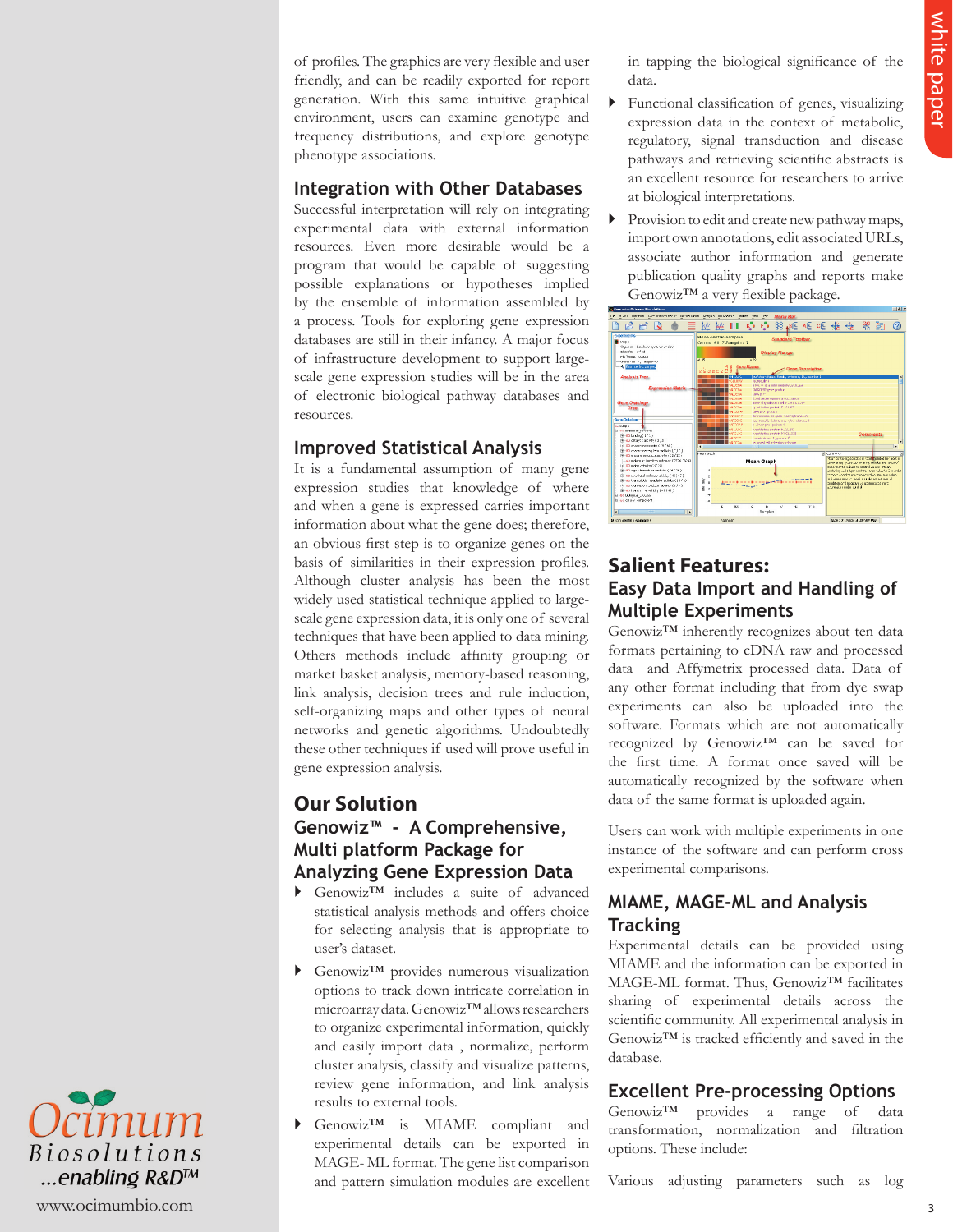transformations, mean/median centering and Z-transformation etc. Normalization methods specific for raw (LOESS and Print tip normalization) and processed data have been provided catering to both single and double channel experiments. In addition normalization can be carried out globally or by selecting genes.

Data reduction options include replicate handling (biological and technical), parametric and non parametric tests for finding significant genes, multiple testing correction to reduce number of false positives etc. Options for dealing with missing values and filtration based on "CALLS" are also present.

## **Data Clustering**

Clustering in Genowiz™ enables researchers to understand patterns in expression data easily by correlating the expression matrix with the graphs for the clusters. Clustering can be done for the genes or for the samples. In cases like hierarchical clustering, a two way clustering on both genes and samples can be done at the same time. Genowiz™ offers the flexibility to further partition the clusters so as to increase between cluster variance and decrease within cluster variance.

Options for partitional, hierarchical, SOM and PCA are present along with advanced clustering techniques like Gene Shaving. Visualization options for the clusters include mean, line, bar graphs, pie charts, 2-D PCA and scree plots.



## **Data Classification**

A user can classify data into pre-defined groups by using features like Discriminant PCA. The feature has been made very user friendly by enabling the saving of various training models used etc.

# **Annotations and Functional Classifi cation**

Information for genes in the data has been provided by connecting to several public domain databases. Desired annotations can be viewed and exported. Annotations are hyperlinked. Researchers can also connect to PubMed and retrieve scientific abstracts. User's also have the flexibility to upload own annotation information.

which paper a control of the control of the control of the control of the control of the control of the control of the control of the control of the control of the control of the control of the control of the control of t A functional classification can be performed to know the function or process of the genes and the component where they are acting. Several hypotheses can be drawn by looking at combinations of functional ontologies. Functional classification (gene ontology) in Genowiz<sup>™</sup> is accompanied with a z-score report that attributes a statistical significance to an ontology term and directly shows the functions most effected in the data. Genes from a gene ontology cluster can be further analyzed by directly linking to a pathway.



## **Pathways**

User can view, edit and create pathway maps. Hyperlinks can be set. Created and edited pathway maps can be saved and author details can be entered. Genes in a pathway can be saved for further analysis. A pathway map can be printed, saved as an image and can be exported in KGML format. Maps in KGML format can also be imported into the software for viewing.

# **Graphical Representation**

Gene Expression data can be graphically explored in various ways in Genowiz™. Carefully designed visualization tools provide the following views for your data:

- Tabular representation
- Colored expression matrix
- Line Graph
- Bar Graph
- Mean Graph
- Gene Profile
- Pie charts
- 2D PCA Views
- M-A Plots
- Ch1/Ch2 Plots
- Scree Plots